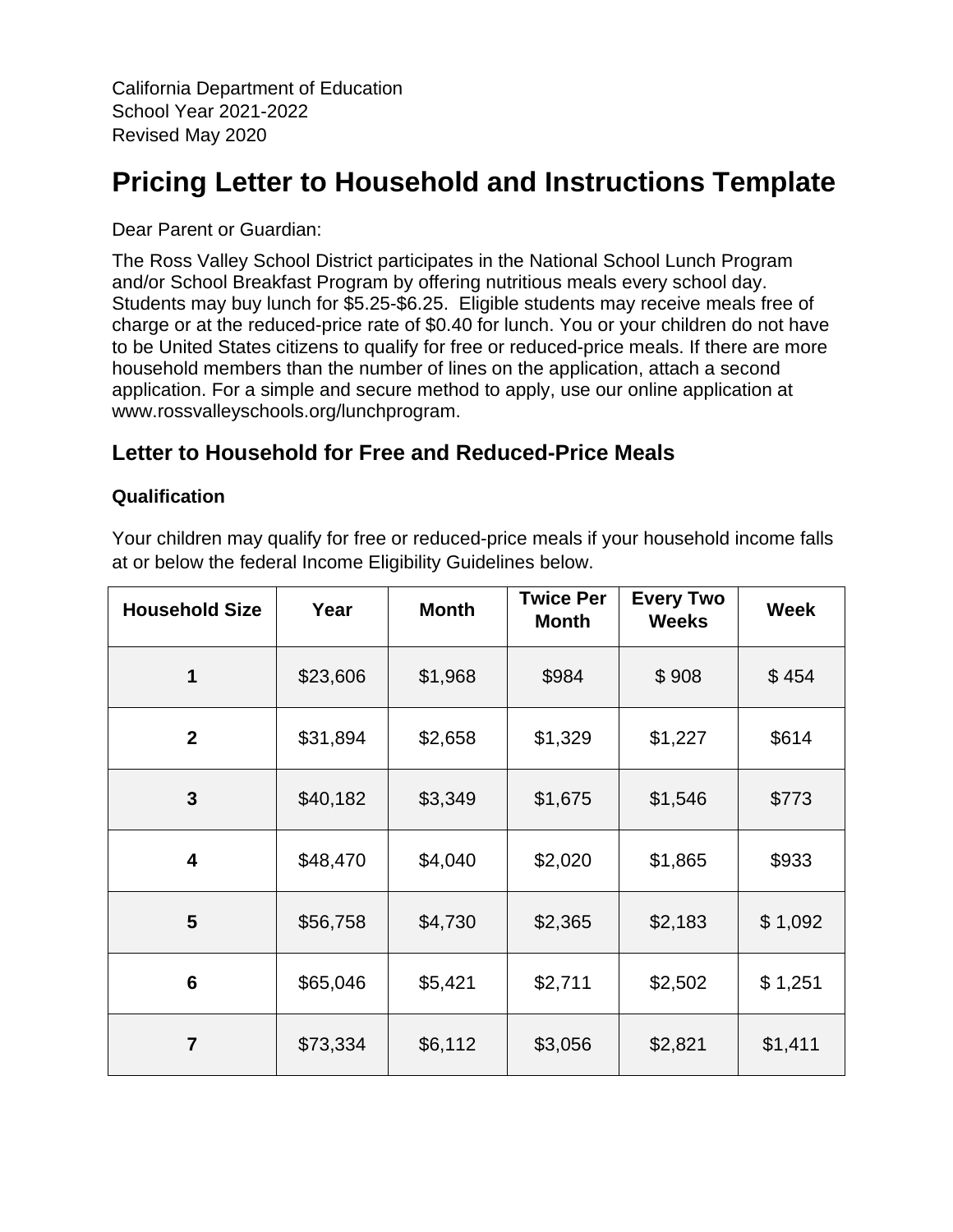| <b>Household Size</b>                       | Year     | <b>Month</b> | <b>Twice Per</b><br><b>Month</b> | <b>Every Two</b><br><b>Weeks</b> | <b>Week</b> |
|---------------------------------------------|----------|--------------|----------------------------------|----------------------------------|-------------|
| 8                                           | \$81,622 | \$6,802      | \$3,401                          | \$3,140                          | \$1,570     |
| For each<br>additional family<br>member add | \$8,288  | \$691        | \$346                            | \$319                            | \$160       |

# **Applying for Benefits**

An application for free or reduced-price meals cannot be reviewed unless all required fields are completed. A household may apply at any time during the school year. If you are not eligible now, but your household income decreases, household size increases, or a household member becomes eligible for CalFresh, California Work Opportunity and Responsibility to Kids (CalWORKs), or Food Distribution Program on Indian Reservations (FDPIR) benefits, you may submit an application at that time.

#### **Direct Certification**

An application is not required if the household receives a notification letter indicating all children are automatically certified for free meals. If you did not receive a letter, please complete an application.

#### **Verification:**

School officials may check the information on the application at any time during the school year. You may be asked to submit information to validate your income or current eligibility for CalFresh, CalWORKs, or FDPIR benefits.

# **Women, Infants, and Children (WIC) Participants**

Households that receive Special Supplemental Nutrition Program for WIC benefits, may be eligible for free or reduced-price meals by completing an application.

# **Homeless, Migrant, Runaway, and Head Start**

Children who meet the definition of homeless, migrant, or runaway, and children participating in their school's Head Start program are eligible for free meals. Please contact school officials for assistance at (415)454-2162.

# **Foster Child**

The legal responsibility must be through a foster care agency or court to qualify for free meals. A foster child may be included as a household member if the foster family chooses to apply for their nonfoster children on the same application and must report any personal income earned by the foster child. If the nonfoster children are not eligible, this does not prevent a foster child from receiving free meals.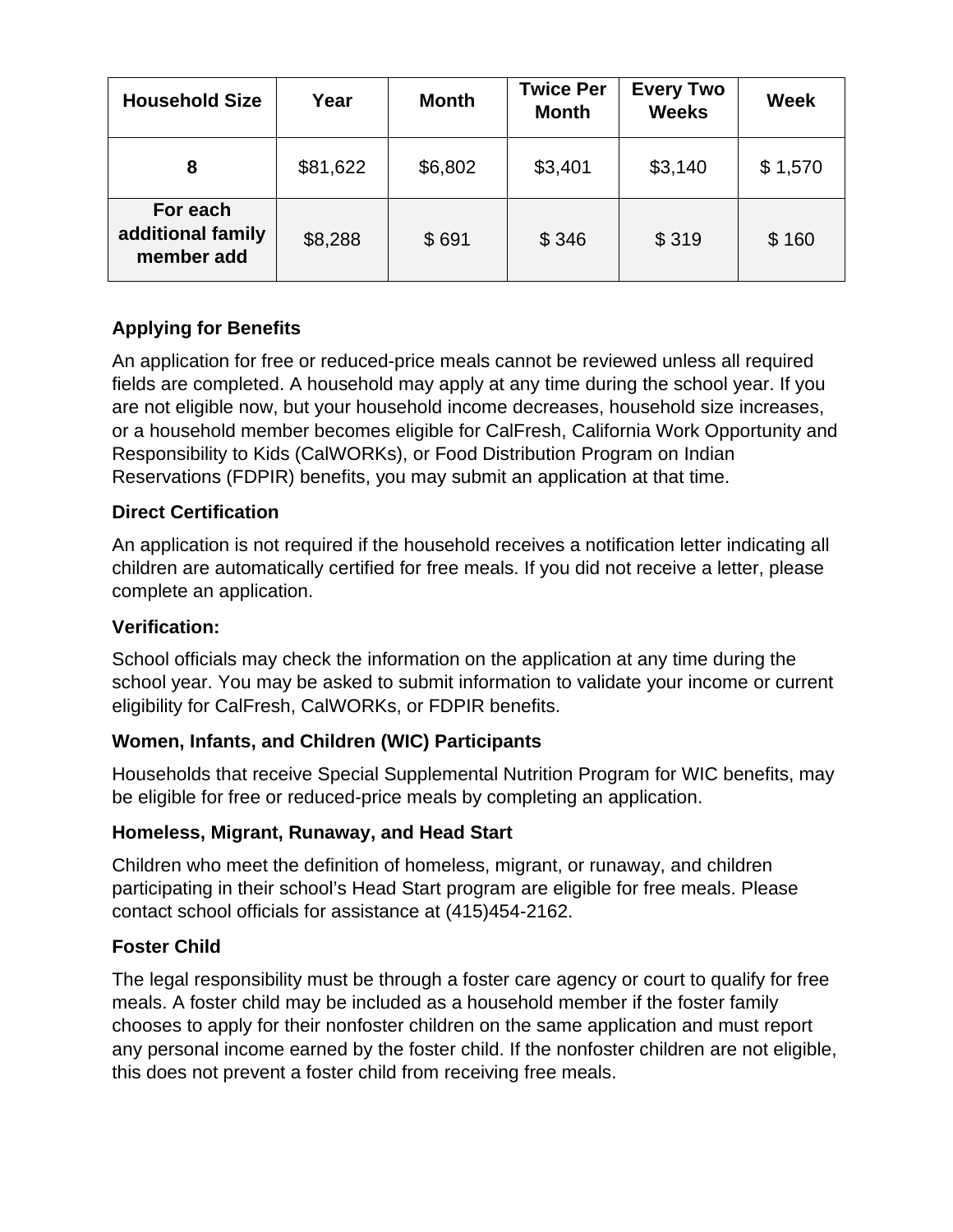# **Fair Hearing**

If you do not agree with the school's decision regarding your application's determination or the result of verification, you may discuss it with the hearing official. You also have the right to a fair hearing, which may be requested by calling or writing to the following: Chris Carson, Chief Business Official, 100 Shaw Drive, San Anselmo, CA 94960, (415)451-4075.

### **Eligibility Carryover**

Your child's eligibility status from the previous school year will continue into the new school year for up to 30 operating days or until a new determination is made. When the carryover period ends, your child will be charged the full price for meals, unless the household receives a notification letter for free or reduced-price meals. School officials are not required to send a reminder or expired eligibility notices.

#### **Nondiscrimination Statement**

In accordance with federal civil rights law and U.S. Department of Agriculture (USDA) civil rights regulations and policies, the USDA, its agencies, offices, and employees, and institutions participating in or administering USDA programs are prohibited from discriminating based on race, color, national origin, sex, disability, age, or reprisal or retaliation for prior civil rights activity in any program or activity conducted or funded by USDA.

Persons with disabilities who require alternative means of communication for program information (e.g., Braille, large print, audiotape, American Sign Language, etc.), should contact the agency (state or local) where they applied for benefits. Individuals who are deaf, hard of hearing, or have speech disabilities may contact USDA through the Federal Relay Service at 800-877-8339. Additionally, program information may be made available in languages other than English.

To file a program complaint of discrimination, complete the USDA Program Discrimination Complaint Form, (AD-3027) found online at [http://www.ascr.usda.gov/complaint\\_filing\\_cust.html,](http://www.ascr.usda.gov/complaint_filing_cust.html) and at any USDA office, or write a letter addressed to USDA and provide in the letter all of the information requested in the form. To request a copy of the complaint form, call 866-632-9992. Submit your completed form or letter to the USDA by (1) Mail: U.S. Department of Agriculture, Office of the Assistant Secretary for Civil Rights, 1400 Independence Avenue SW, Washington, D.C. 20250-9410; (2) Fax: 202-690-7442; or (3) Email: [program.intake@usda.gov.](mailto:program.intake@usda.gov)

# **How to Apply for Free or Reduced-Price Meals**

Complete one application per household. Please print clearly with a pen. Incomplete, illegible, or incorrect information will delay processing.

1. **Student Information–**Include **all students** who attend the Ross Valley School District. Print their name (first, middle initial, last), school, grade level, and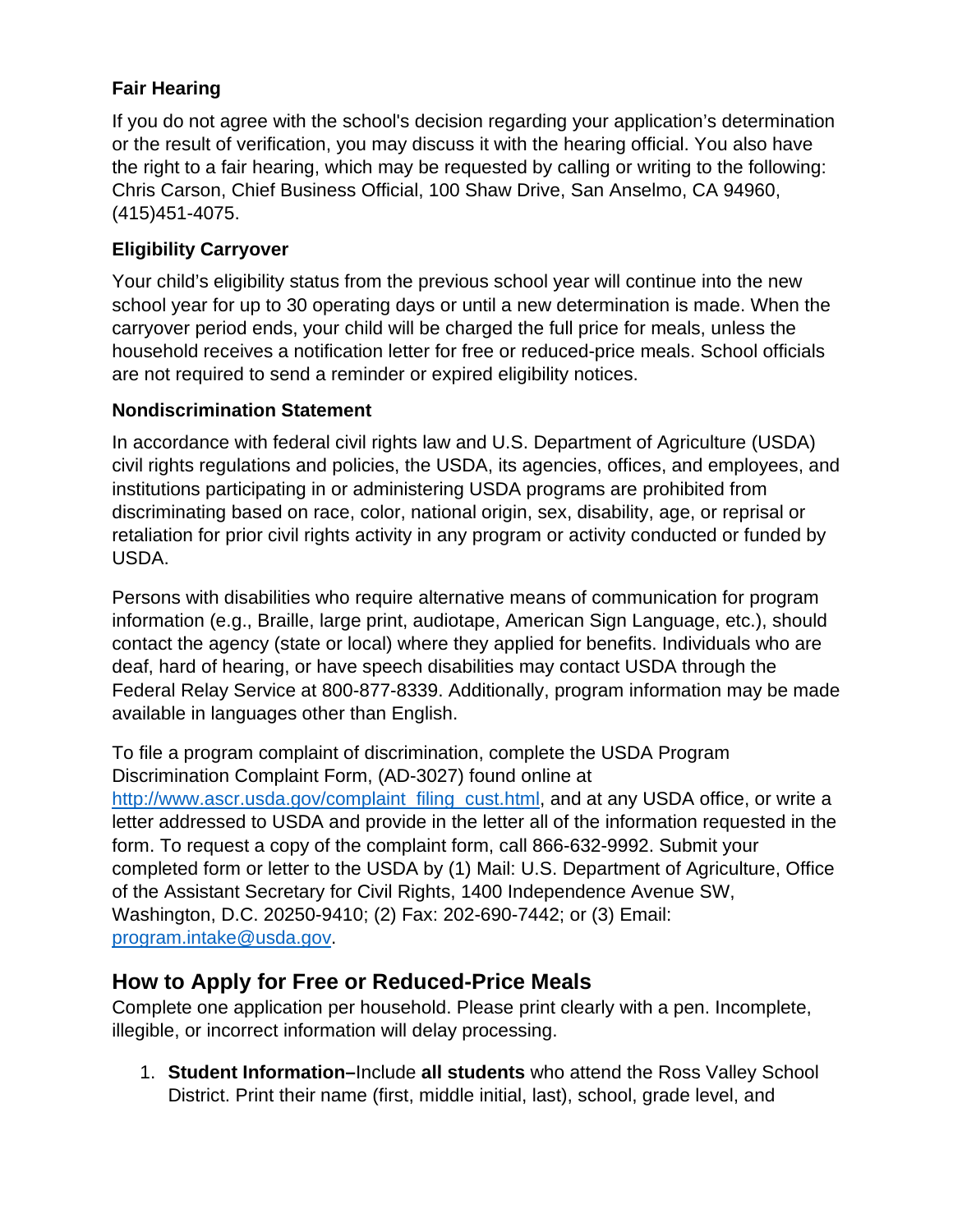birthdate. If any student listed is a foster child, check the **Foster** box. If you are only applying for a foster child, complete STEP 1, and then continue to STEP 4. If any student listed may be homeless, migrant, or runaway, check the applicable **Homeless, Migrant, or Runaway** box and complete all **STEPS** of the application.

- 2. **Assistance Programs–**If **any** household member (child or adult) participates in CalFresh, CalWORKs, or FDPIR, then all children are eligible for free meals. Must check the applicable assistance program box, enter one case number, and then continue to STEP 4. If no one participates, skip STEP 2 and continue to STEP 3.
- 3. **Report Income for all Household Members–**Must report **gross** income (before deductions) from **all** household members (children and adults) in whole dollars. Enter **0** for any household member that does not receive income. Report the combined **gross** income for all students listed in STEP 1 and enter the appropriate pay period. Include a foster child's income if you are applying for foster and nonfoster children on the same application.

Print the names (first and last) of **all other** household members not listed in STEP 1, including yourself. Report the total **gross** income from each source and enter the appropriate pay period.

Enter the total household size (children and adults). This number **must** equal the listed household members from STEP 1 and STEP 3.

Enter the last four digits of your Social Security number (SSN). If no adult household member has a SSN, check the **NO SSN** box.

4. **Contact Information and Adult Signature –**The application must be signed by an adult household member. Print the name of the adult signing the application, contact information, and today's date.

#### **Optional – Children's Ethnic and Racial Identities**

This field is optional to complete and does not affect your children's eligibility for free or reduced-price meals. Please check the appropriate boxes.

#### **Information Statement**

The Richard B. Russell National School Lunch Act requires the information on this application. You do not have to give the information, but if you do not, we cannot approve your child for free or reduced-price meals. You must include the last four digits of the SSN of the adult household member who signs the application. The last four digits of the SSN are not required when you list a CalFresh, CalWORKs, or FDPIR case number or other FDPIR identifier for your child or when you indicate that the adult household member signing the application does not have an SSN by selecting the checkbox. We will use your information to determine if your child is eligible for free or